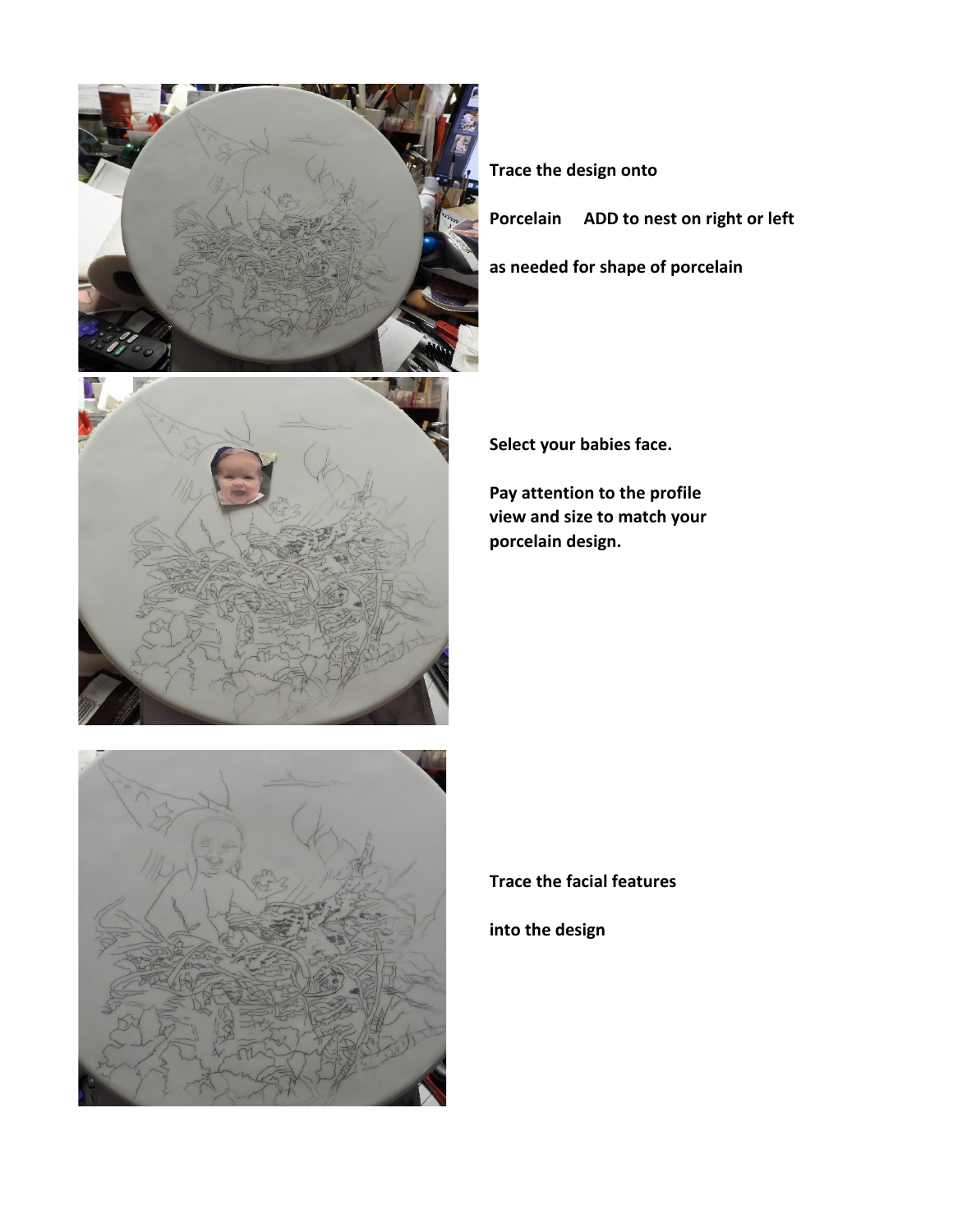

Use **Dark Brown** to paint or penwork on the nest

Select a **Yellow Gold** for the brass jingle Bells in the nest.

Choose a **Light Brown** for the hat

Flowers - **Light Blue** with **Yellow** center

Skin - Select a **light , medium and dark Red**



Paint the face and match the eye color of your child with blue or brown eyes

Always paint the eyes first to get correct placement.



Add the sky with a **Blue Shadow Gray** signifying night time.

ADD a **YELLOW** SPOTS IN SKY FOR STARS OR LIGHTENING BUGS